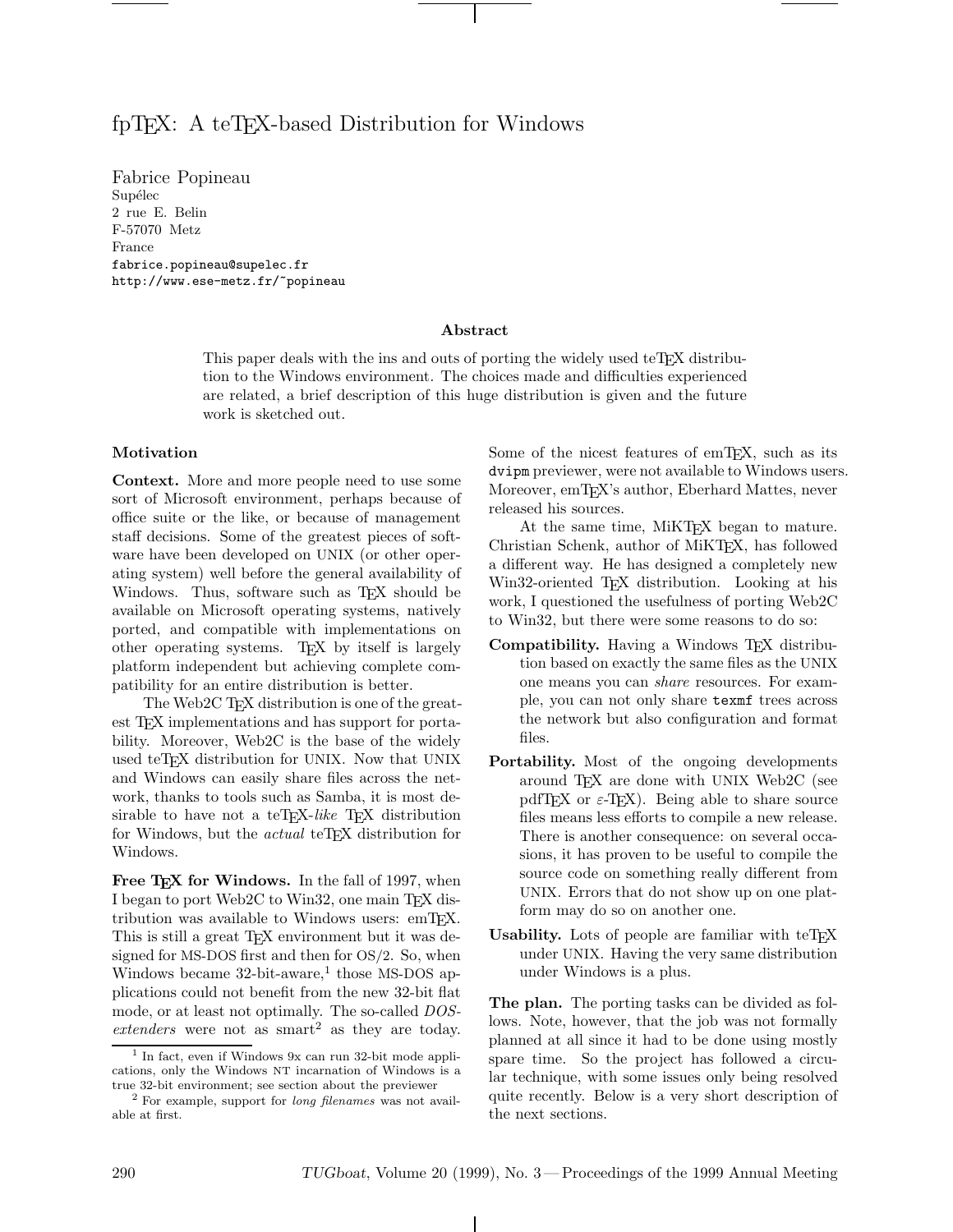- **Command-line programs.** The first goal was to have a tex.exe running under the Win32 API (Application Programming Interface), the set of functions that implement the kpathsea library.
- **Compilation environment.** teT<sub>F</sub>X uses a powerful tool called autoconf. This tool relies heavily on having a UNIX shell and lots of UNIX utilities such as sed, grep, awk, and so on. Clearly, this is not something easy to find and run under Windows.
- **Shell issues.** Moreover, the source distribution uses some shell scripts at *run-time*. It is not wise to suppose that the end-user will have a UNIX shell on a Windows machine.
- **Operating system-specific.** Some issues like finding a replacement for file links or naming files on the network have been solved recently. The question of using the registry is also mentioned.
- **Previewer.** No T<sub>E</sub>X distribution would be complete without a DVI previewer. So the port of xdvi was contemplated.
- **Installation.** This is the trickiest part. Binary distributions were not common under UNIX but they are under Windows, and the installation process is very different.
- **Configuration.** The process of configuring Web2C is very simple because it consists mainly of editing text files or setting up environment variables. The teTFX distribution introduces a smart tool to administer the system, and this task can be rendered in a Windows-oriented way as well.
- **Future work.** There are many points that can be enhanced and some will be done in the very near future.

However, if tasks such as editing a text file, setting environment variables or unpacking an archive are usual in the UNIX world, they are not usual anymore in the Windows, world where end-users expect automatic or point-and-click things to happen. So the installation and configuration parts are very specific to Windows.

# **The contents of the distribution**

Before discussing the porting issues, here is a brief outline of what is in the distribution:

- Web2C base distribution: TFX, METAFONT, METAPOST, DVIware and fontware tools
- each T<sub>E</sub>X extension or package that is found in teT<sub>F</sub>X:
	- **–** ε-TEX, pdfTEX, Ω (Omega)
	- **–** dvipsk and dviljk to print DVI files

fpT<sub>E</sub>X: A teT<sub>E</sub>X-based Distribution for Windows

- **–** gsftopk and ps2pk to rasterize Type 1 fonts to PK files
- **–** mktex\* support programs for generating missing font files and fmtutil for building formats
- a DVI file viewer based on xdvi, but adapted to Windows
- packages found on the T<sub>E</sub>X-Live CD such as:
	- **–** dvipdfm, to convert DVI files to PDF
	- **–** tex4ht and tth, to convert TEX files to HTML
	- **–** extra tools to deal with either DVI files, PostScript files or fonts.
- extra packages found only on the Win32 section of the TEX-Live CD:
	- **–** ttf2pk and ttfdump will handle TTF fonts
	- **–** hbf2gf will handle East-Asian fonts
	- **–** gzip and jpeg2ps, which can be handy
- the teTEX texmf tree, which is not the least important part!

#### **Command-line programs**

**The process.** The Web2C distribution integrates all TEX-related tools around one main library called kpathsea. It was devised by Karl Berry to face the growing number of environment variables needed to set up a complete TEX distribution. Instead of setting environment variables, the path values and many other constants are looked for in a configuration file. This guarantees extensibility and is far easier to maintain.

The second point is the process of compiling TEX itself. The Web2C distribution owes its name from the Web  $\rightarrow$  C translator that converts the original Web code to C programs. Basically, the following tools were needed:

- a C compiler targetting the Win32 API and, if possible, supporting the standard C library functions;
- some UNIX tools such as sed, grep and awk;
- the Perl language, which has proven to be useful to put glue between many parts of the building process, due to the lack of a shell with real programming capabilities under Windows.

**Choosing a compiler.** The availability of GCC or rather of a native Win32 GCC — under Windows is quite recent. Moreover, GCC in its Cygwin<sup>3</sup> incarnation has some drawbacks under Windows:

<sup>3</sup> Most of the GNU tools have been ported to Win32 by Cygnus Software and their port is under the GNU Public Licence. See http://sourceware.cygnus.com/cygwin/.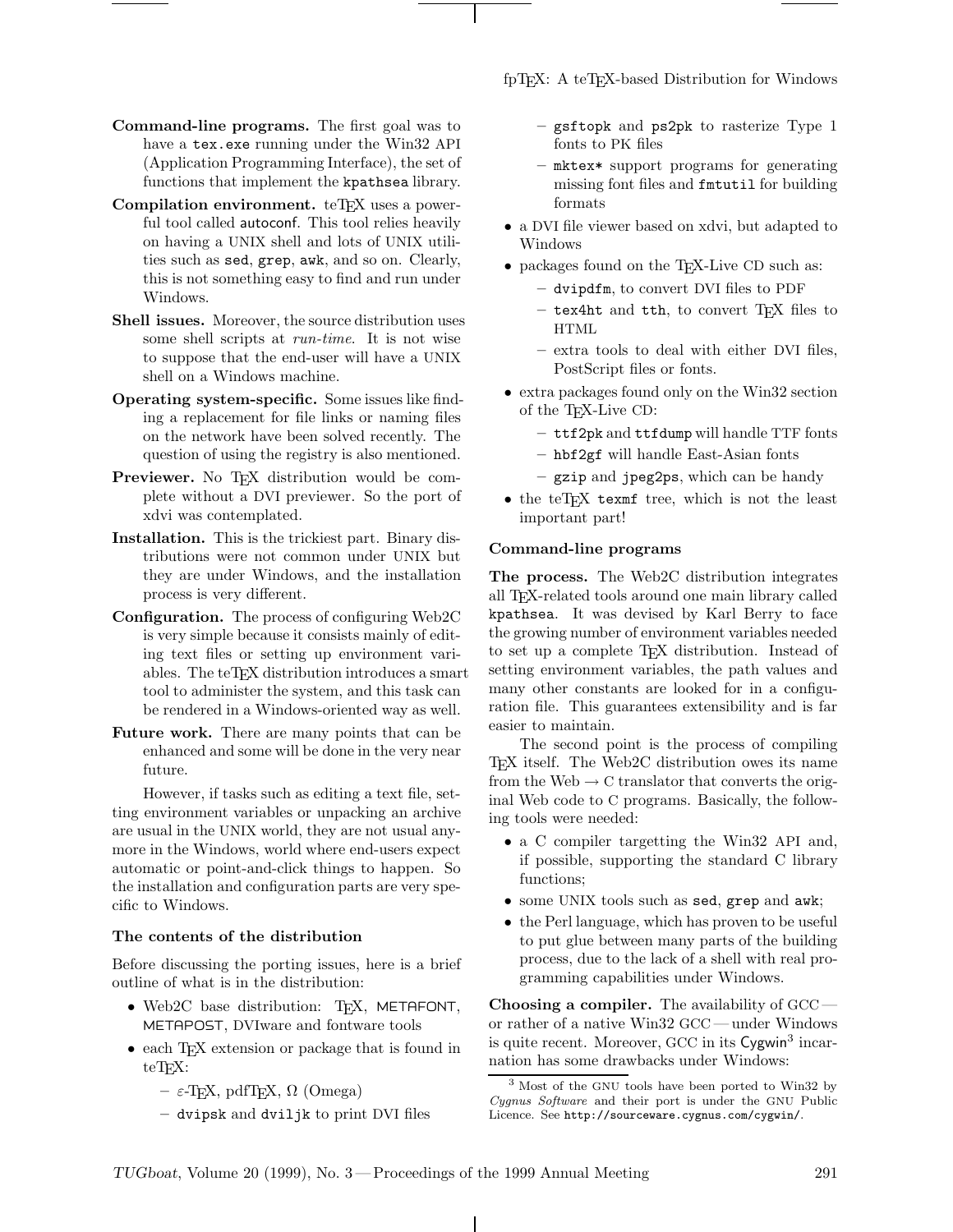Fabrice Popineau

- Every program is linked to a DLL (Dynamically Linked Library) that emulates UNIX calls; this slows down somewhat programs doing intensive file system calls, $4$  for example.
- At the time I began the Web2C port, this DLL was not stable at all.
- Benchmarks on the same computer using GCC under Linux and the Microsoft compiler under NT have shown up to 20% less time on the same runs in favor of the Microsoft compiler.<sup>5</sup>

Thus, the Microsoft compiler was chosen. The general philosophy was to stick to the Win32 API as much as possible and avoid any layer to handle the translation, which might alter performance.

Many of the auxiliary tools needed for the build process were available either through the GNU-Win32 Cygnus project or from previous ports to MS-DOS; however, almost none of them were available natively ported to Win32. While I was at porting kpathsea and Web2C to Win32, I also adapted the tools I needed to Win32. This resulted in an archive of UNIX tools, many compiled by myself and the others gathered from the net. This archive is available in the same directory as fpT<sub>E</sub>X, in the CTAN archives.

**Compiling** tex.exe**.** The kpathsea library already had support at the source level for other platforms than UNIX, namely Amiga and VMS. So the path was already laid out. Fortunately, kpathsea already encapsulated almost all system calls needed for TFX. This was a great feature of the T<sub>E</sub>X source code, to precisely identify system dependencies.

- **Disks.** The Windows environment knows about *device names* attached to disks whereas the directory tree structure under UNIX hides them.
- **Paths.** The path separator is not the same but, fortunately, the Win32 API support  $\forall$  and  $\forall$ path separators.
- **Links.** There are no hard or symbolic links under Windows.
- **Permissions.** The permissions on files for UNIX and Windows are handled in a completely different way.

Some of the problems met were specific to Windows 9x, where standard C library calls are available but buggy. For example:

• system() is meant to run external commands but fails to return their exit code— it always returns true.

- popen() is available only for command-line programs but fails for graphical programs (the previewer uses this call!).
- stat() fails to recognize directories if their name has a trailing  $\prime$ .

All these problems have workarounds using the Win32 calls instead of the standard C calls.

## **Compilation environment**

In order to make the build process safer and closer to what happens under UNIX, a number of decisions had to be made.

**Makefiles.** Every UNIX Makefile comes in a generic shape, Makefile.in, that needs to be instantiated by the complex process of autoconf. The UNIX Makefile.in is assembled and processed by the m4 macro processor to generate the actual Makefile that will fit your own configuration. Moreover, those Makefile use many UNIX constructs (shell or other tools). So they are not usable as-is under Windows, where the process is somewhat different.

The Windows Makefile is built by hand from the UNIX Makefile.in. All common parts are stored in a special place. An initial configure.pl Perl script allows one to:

- configure the common parts with options like root of the destination directory, root of the source tree, and so on;
- ensure through the configuration that only the files generated by the current build will be referred to; that is, no external kpathsea.dll will interfere, no external pdftex.exe or texmf will be referred to when generating documentation or file formats;
- save and restore each of the Makefile files in a safe place.

**Source code configuration.** The same Perl script also undertakes the translation process of every config.in or c-auto.in configuration file into their definitive form. Since there is only one target operating system, there is no need to guess if the features are supported — just consult a table of features. Thus, doing this ensures better compatibility with the original source code.

**Overall build process.** The overall build process is done by another build.pl Perl script. This script delegates to the different Makefile and can be asked to:

- clean up the source tree at different levels
- rebuild dependencies
- build and/or install the whole release

 $^4$  The kpathsea library can do lots of stat calls on a huge texnf tree.

 $5$  This was GCC 2.7.1 versus VC++ 5.0; the situation may have changed today.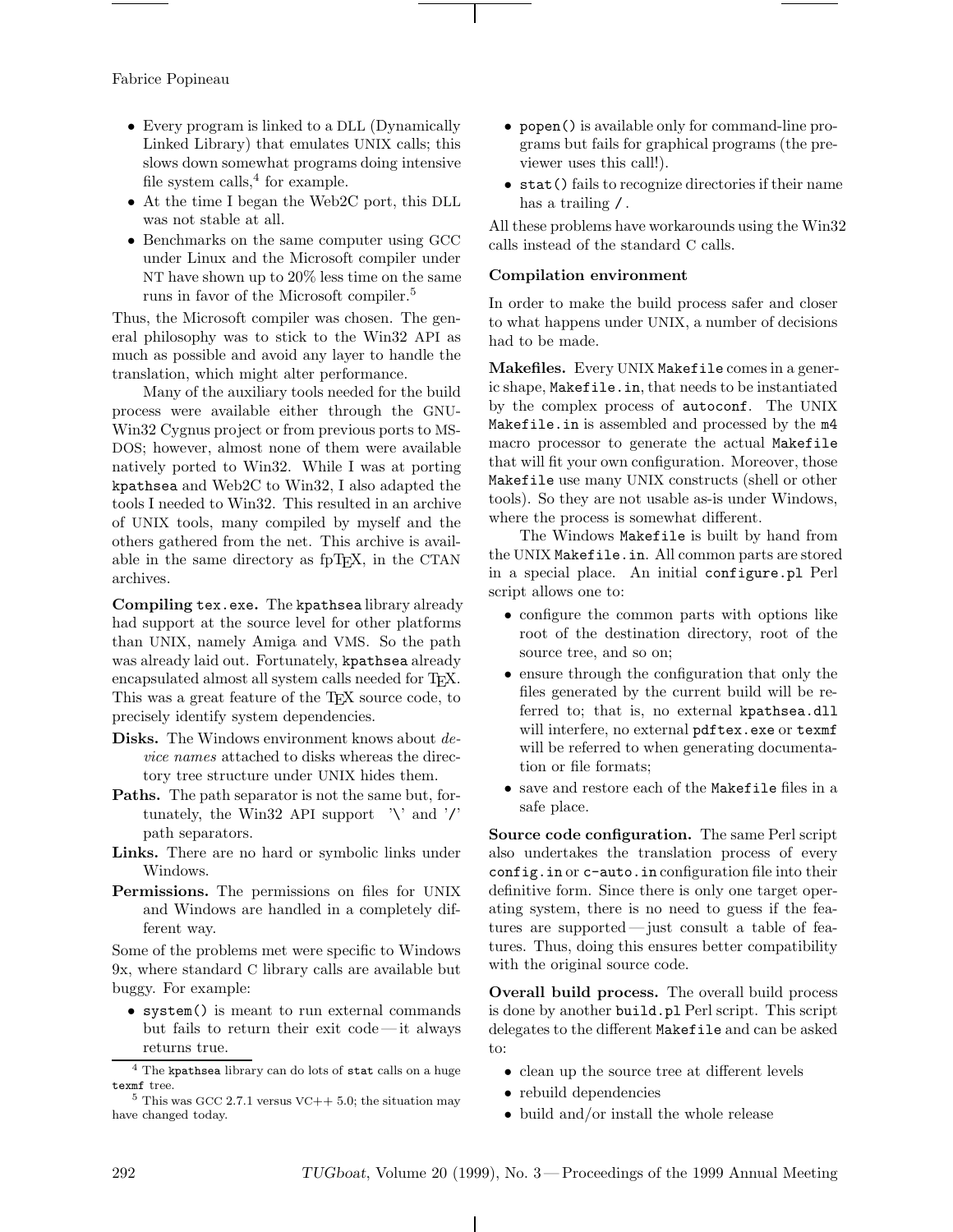- use different compilation modes, such as *debug* or *release*, *statically* or *dynamically* linked executables
- prepare for specific tasks, such as *profiling* or using advanced debugging and checking tools such as BoundsChecker
- install everything *from scratch*, including installing the latest teTFX texmf tree

Up to now, the build process is not clean enough, but nonetheless the source tree has been used successfully by people with no previous knowledge. Cleaning up the Win32 part of the source tree would allow more people to access it and contributions from the net could be expected.

## **Shell issues**

The Web2C distribution may ask for font generation at run-time. This is done through the kpathsea library calling an external command when it fails to find some needed font.

Because of the complex and evolving nature of this process— how many versions of those maketexpk scripts have been devised?— the generation of fonts has traditionally been handled by shell scripts.

The shell requirement needed to be removed under Win32 and the Perl alternative, despite some drawbacks, was considered:

- Perl provides greater portability across such different operating systems as UNIX and Windows;
- Perl is not widespread enough under Windows and under UNIX, which means you can easily find it but not every single user will have it or want it;
- Perl has quite a large disk space footprint.

Had UNIX users been ready to switch from shell scripts to Perl scripts for this task, things might have been different but that was not the case. So the only risk-free and simple solution from the user point of view was to code the shell scripts in C. Given the complexity, the C version of the scripts required several rewritings before becoming reliable enough. But now, they do behave like their original shell counterparts. And the C version of these scripts can even be used under UNIX. The several mktex\* shell scripts are provided as one DLL, with several stubs,<sup>6</sup> following the same philosophy as for the TEX engines see next section. This means that kpathsea could be linked with this mktex.dll and could avoid creating a new process to generate a new font file.

#### **Operating system-specific**

Two main features have been added and one has been avoided.

**No file links under Windows.** The Web2C distribution uses file links under UNIX for linking programs under different names. The problem is that you can have several format files generated by one engine. For example, latex.fmt and plain.fmt are both run with the **tex.exe** engine. Under UNIX, the tex engine maybe linked under the names latex and plain, and the name under which the engine is linked determines which file format is loaded.

There are no file links under Windows<sup>7</sup> and all you can do is simply copying the tex.exe engine to latex.exe and so on— at the expense of disk space. Given the number of engines, some of them being quite large, it is important to overcome the problem of file links.

Fortunately, for executable programs, there is a natural way of doing something similar to file links using the Win32. The trick is to build a DLL with all the engine code and to have a small stub linked to the DLL. This way, the DLL is shared and the stub can be copied without using too much disk space. For example:

| 03/17/99 | 08:44a | 16,384 pdfinitex.exe |
|----------|--------|----------------------|
| 03/17/99 | 08:44a | 16,384 pdflatex.exe  |
| 03/17/99 | 08:44a | 389,120 pdftex.dll   |
| 03/17/99 | 08:44a | 16,384 pdftex.exe    |
| 03/17/99 | 08:44a | 16,384 pdfvirtex.exe |

There are four stubs linked to the same DLL. Should you create a new format file called frpdflatex.fmt, for example, you only need to copy pdftex.exe to frpdflatex.exe and the new format file will be loaded automatically by calling the new command, which has a very small footprint on disk.

There are other potential advantages:

- 1. upgrading to a new version of pdfTEX could be done by only upgrading pdftex.dll;
- 2. clever TEX shells could drive TEX engines directly by talking to the DLL and not use the command line.

**Accessing files on the network.** Under Windows, you can access files shared on the network by using UNC names. UNC refers to *Universal Naming Code*, a syntax introduced by Microsoft to refer to shared resources— files or devices— available through the network. The kpathsea library is thus made aware of UNC names, means you can make

 $^6$  A  $\mathit{stub}$  is a small executable program linked to some DLL and whose only function is to set up some parameters before calling the DLL. This way, the same large DLL can be called in different ways by using only small executable programs.

<sup>7</sup> Shortcuts are not file links but rather redirections, available only through the Windows shell environment, not from the command line.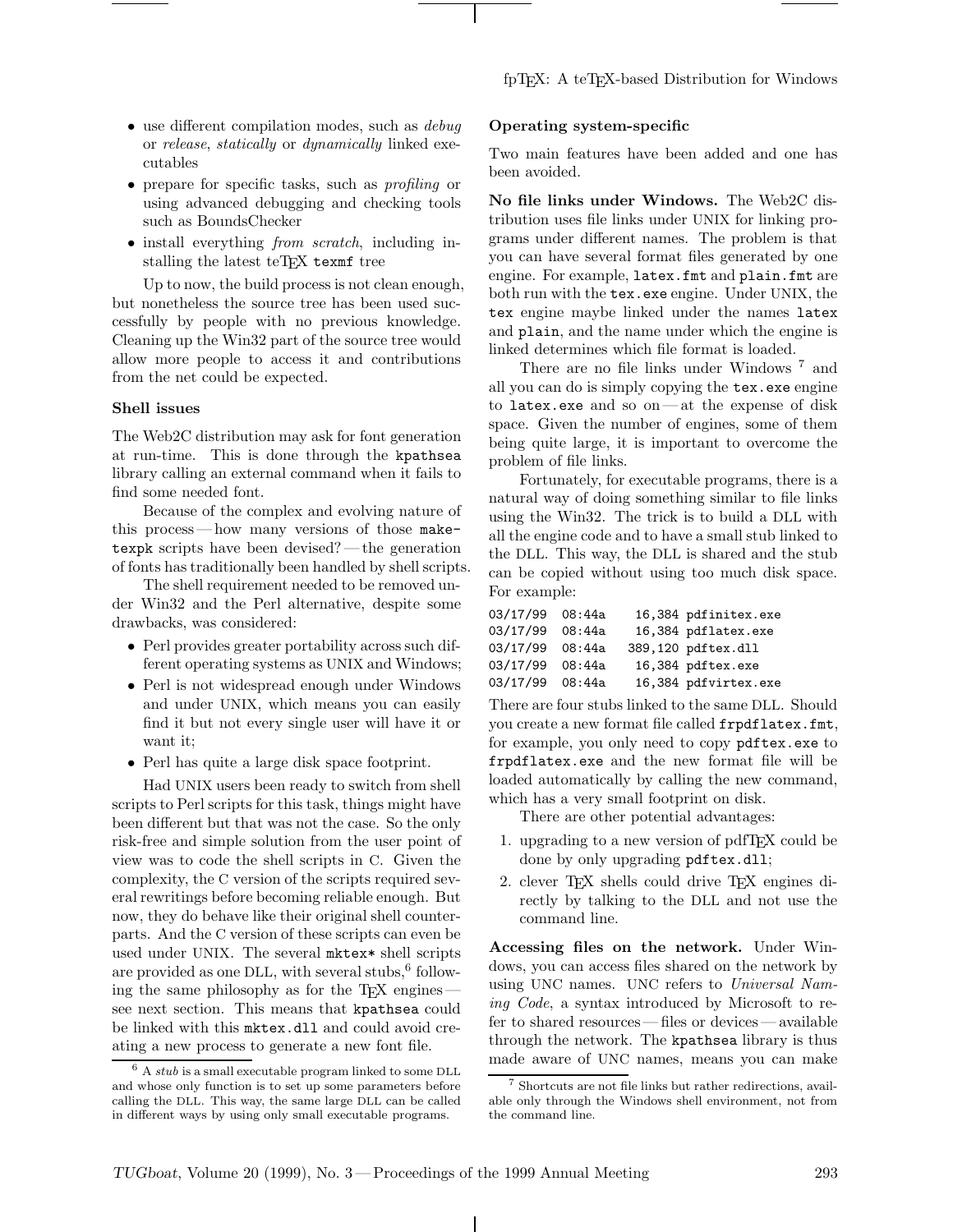Fabrice Popineau

\$TEXMF point to \\TeXServer\TeXmf or ask dvips to print on \\TeXServer\printer.

**The registry.** Under Windows, every program accesses the registry to retrieve its parameters and all required information. The registry is a database, shared across the network which encompasses the environment.

So the question arises: should the port of Web2C to Windows use the registry? The answer is no. The main reason is that it is not recommended that end-users modify the registry by hand — there is too much potential danger for their system. So storing the configuration into the registry would prevent users to easily change the way their tools behave. Temporarily setting environment variables is a quick way to modify kpathsea behavior and a very useful feature which it would have been unwise to remove. Users can fiddle with their configuration parameters exactly in the same way they would under UNIX: by either editing the texmf.cnf file or overriding parameters in the environment. It is always a matter of getting the best of both worlds.

# **Previewer**

**Motivation.** It was not at first my intention to devise one. DVI format is not a *modern* format anymore. Even if it fulfills everybody's needs, it does not mean it will last. The new pdfTEX extension has demonstrated that DVI is not mandatory for a TEX system. Thus, devising a previewer for Win32 is not a simple task. Spending lots of time on a tool that might turn quickly into something obsolete is not very appealing.

But no TEX distribution would be complete without a DVI previewer: many TEX users stick to the good old (plain- or LATEX-generated) DVI format before any kind of PostScript conversion.

We still might argue that Ghostscript provides an accurate view of what will be printed, but the process of  $TEX \to \text{divips} \to \text{Ghostscript}$  is somewhat slow and heavy for many documents.

So I ended up in looking at the xdvi source code. As I had no previous experience of Win32 *graphics* programming nor of X-Window *graphics* programming, so this was another reason for doing the previewer.

**Porting** *graphics* **application.** If we omit the interface, xdvi uses only a few primitives from X-Window: it only needs to draw bitmaps for glyphs and rectangles for rules. So the decision was made to adapt to Win32 everything that could be (the page reading and drawing mechanism, for example) and to rewrite the user interface part.

All but two of the C source files have been patched to compile under Win32 and the missing graphic primitives have been added. As well, a new user interface has been devised following the samples provided by Microsoft with their Win32 System Development Kit.

Some issues have been raised— and solved! by the redisplay mechanism. The main problem with the redisplay was where it should happen: in memory or directly onto the display surface? The former was easier but had one major drawback: at a scale factor of 1 and 600dpi, an A4 color page would be huge (about 34Mb). So, on a second try, the redisplay was changed to draw directly onto the screen. In fact, both solutions are still in the source code but only one is activated.

This is also the same reason for Windvi not displaying PostScript inclusions at a scale factor of 1: Ghostscript is told to allocate the whole page because it can be asked to display raw PostScript code. So this time, Ghostscript would require the 34Mb page. It does work under Windows NT— albeit very slowly— but it is too heavy for Windows 9x.

This was also the opportunity to fully understand where Windows 9x and Windows NT are different. They share the same API but they behave in very different ways. For example, the first data structures I built and that used to work under Windows NT assigned one bitmap handle per glyph used in the DVI file. It was even pretty fast but the same program running under Windows 9x was slow and eventually crashed. Looking at the resources, all the graphics resources were used. How to explain such different behavior? In fact, the Windows 9x GDI the kernel part that implements graphics services allocates all the graphic objects in a few 64K stacks. The one dedicated to bitmap headers was quickly filled in when the DVI file was using even a low number of fonts.

**Features.** The features of Windvi are almost the same as those of xdvi. I have tried to mimic the behavior of xdvi whenever possible and, at the same time, to add Windows behavior via *status bars*, *tool bars* and *tooltips*. The most important features of Windvi include:

- monochrome or grey-scale bitmaps (anti-aliasing) for fonts
- easy navigation through the DVI file
	- **–** page by page
	- **–** with different increments (by 5 or 10 pages at a time)
	- **–** go to home, end, or any page within the document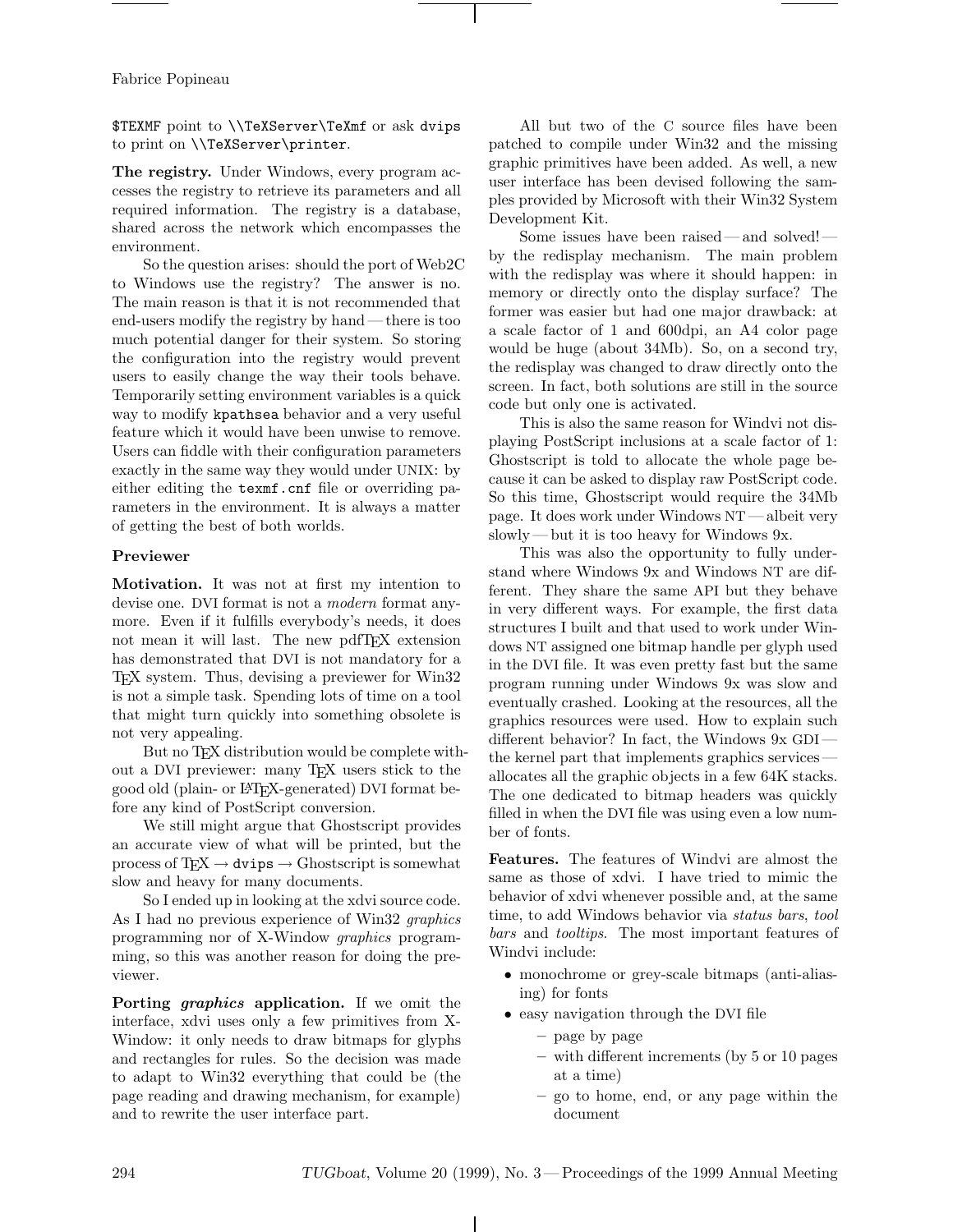

**Figure 1**: Windvi featuring magnifying glass and Hyper-T<sub>E</sub>X links

- different shrink factors to zoom page in and out
- magnifying glass to show the page at the pixel level
- compatible with xdvi keystrokes
- use of .vf fonts
- display .pk and .gf font files
- automatic generation of missing .pk files, even for Type 1 fonts
- tracking DVI file changes and automatic reopening
- understanding of  $\Omega$  extended DVI files
- drag-and-drop file from the Windows shell explorer
- external commands through \specials
- color support (*à la* dvips)
- real-time logging of background font generation
- visualization of PostScript inclusions
- support of Hyper-T<sub>E</sub>X specials
- printing.

The main features not found in xdvi are color support and printing. The latter was again the opportunity to test different behaviors between Windows 9x and Windows NT— quite painful to debug. In fact, printing is something not at all easily done because there are many ways to handle it:

- 1. Print through the generic Windows printer driver, but PostScript specials will not be printed.
- 2. Ask dvips to convert the .dvi file to PostScript, and then either send the file directly to the printer, if it can handle it, or else call Ghostscript to do the job.
- 3. Build a bitmap with the page, PostScript specials included, and do *banding* (because the page would be huge) and send the bitmap to the printer.

Currently the first and third options are implemented but the third one uses lots of Windows 9x resources.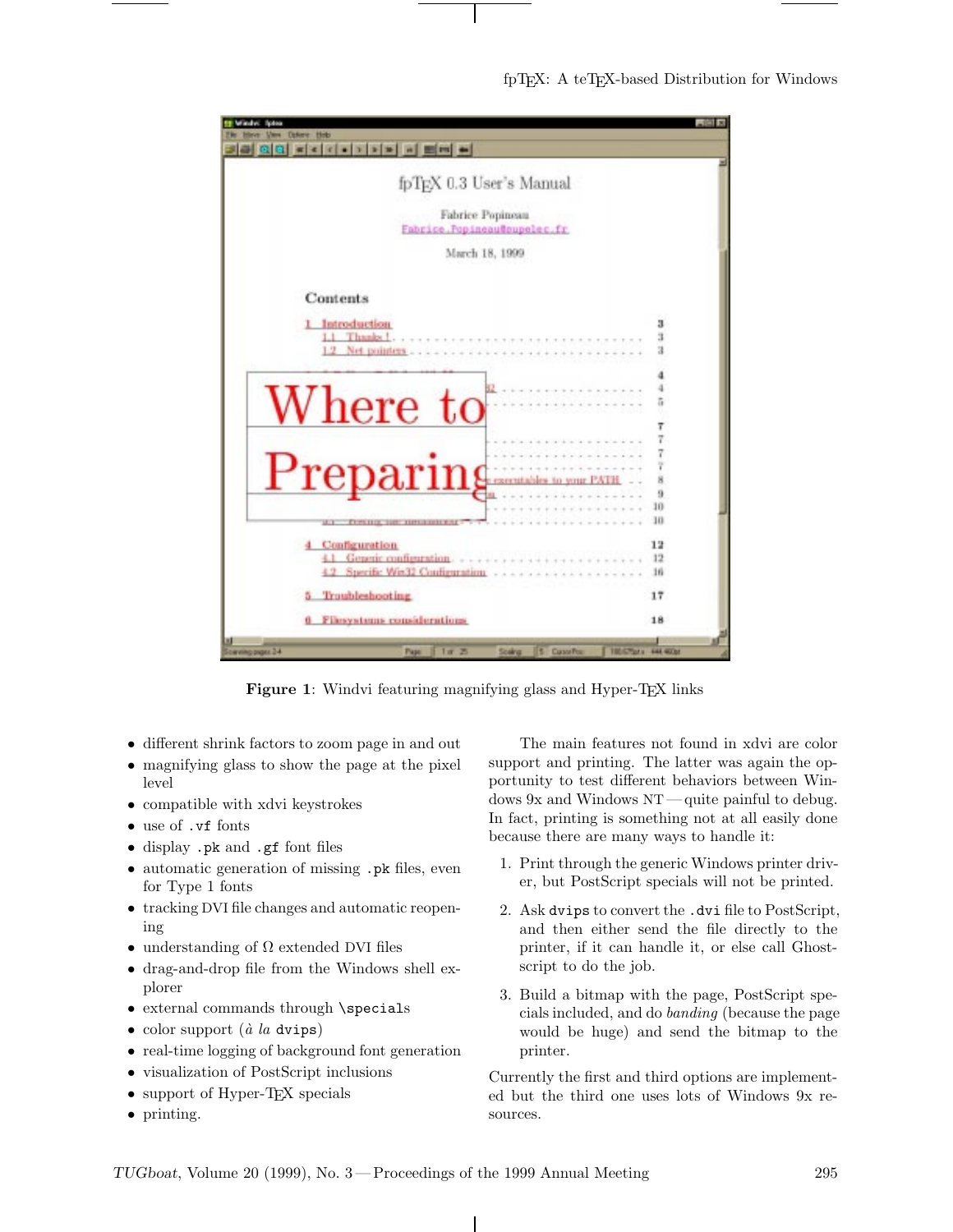## Fabrice Popineau

Last, the fact that Windvi is quite close to a port of xdvi was rewarding when it came to implementing the Hyper-T<sub>E</sub>X feature, which relies on the use of the libwww library, maintained by the W3C consortium. Fortunately, this library is available for UNIX *and* Windows. The net result was that adding this Hyper-TEX feature to Windvi took only a couple of hours to have a first workable result that allows navigation inside the document and referencing external programs. However, it turned out that, under Windows, this library is not mandatory at all because the shell can be called to open URLs, so it is not needed anymore.

## **Installation**

Packaging TEX. Maintaining a texmf tree is a job that is very well done by Thomas Esser for teT<sub>E</sub>X and by Sebastian Rahtz for the TEX-Live CD. Given such a tree, I wanted to find a way to *automatically* group files by packages.

As has been pointed out in electronic discussion lists, $\delta$  there is a lack of a standard procedure to install T<sub>EX</sub> packages. So there is no way to get a *source* texmf tree and *build* it, logging where every single file has been installed. So I wrote a few Perl scripts to reverse-engineer the build process, keeping the following goals in mind:

- Have three levels of completion: *basic*, *recommended* and *full*; given a package, these levels are guessed by heuristics from the lists files, devised by Sebastian Rahtz and to be found on the TEX-Live CD.
- Build a two-level structure targetted for Install-Shield us (see next section); this structure is based on *components* (e.g. latex, omega, ...) and *subcomponents* (e.g. latex\graphics).
- Group files as much as possible; for example, to group fonts files, style files, source and documentation files for one package. This was done by implementing some kind of rule-based system in Perl, along with some other ad-hoc rules.
- Give a description for each sub-component; this was done using the Web description of T<sub>EX</sub> packages assembled by Graham Williams.

The result is not perfect, especially for the TEX-Live CD, with its huge number of packages. Notably, the automatic detection of descriptions is flaky some of them being false, but this is harmless— and the recommended installation installs far too many packages, which means that the levels attributed to packages have been underestimated.

But things are not so easy when it comes to installing a huge distribution. While InstallShield handles many common installation cases well, T<sub>E</sub>X is quite special because of the large number of files. This provides the opportunity to experiment with bugs and any limitations in InstallShield. Even though it is being used for the current release of fpTEX and the TEX-Live CD, it will probably be abandoned and replaced by a dedicated installer.

All in all, even if the installer is not perfect or flexible enough, it is useful enough to install from the T<sub>E</sub>X-Live 4 CD. The latest version of the installer used on fpTEX even makes it possible to add packages on top of an existing installation. And finally, it has been useful to use InstallShield to sort out all the problems related to installation; even if it is not used for future versions, the specifications are still there.

**Windows integration.** Most environments dedicated to T<sub>E</sub>X in one way or another will support fpTEX. Amongst them, we can cite WinEdt, 4TEX and XEmacs.

# **Configuration**

Assuming a *recommended* installation, there is little to configure. But, as pointed out in the introduction, Windows users expect dialog boxes not text files to be edited. This has lead me to devise a dialog box-based tool targetted at fpTFX configuration. The texconfig.exe tool allows the user to access most of the configuration files in a point-andclick way.

Moreover, the standard Windows menus are provided with shortcuts to command-line tools (to rebuild formats or file database) and to local web pages (to access the documentation).

#### **Future work**

Some of the above-mentioned components will be enhanced in the near future.

**Previewer.** Even if the DVI format is old nowadays, many people are still using it so I will enhance Windvi in the following ways:

- Type 1 and TTF font support
- other graphics files format support
- graphical transformations for glyphs and rules under Windows NT

**The installer.** There is a product dedicated to building installers for Windows that is widely known and used in the Windows world, called InstallShield. Given a tree structure of *components* to which are associated *file groups* and a few *setup schemes*, it will build a nice looking installer.

<sup>8</sup> See the dedicated mailing list on tug.org.